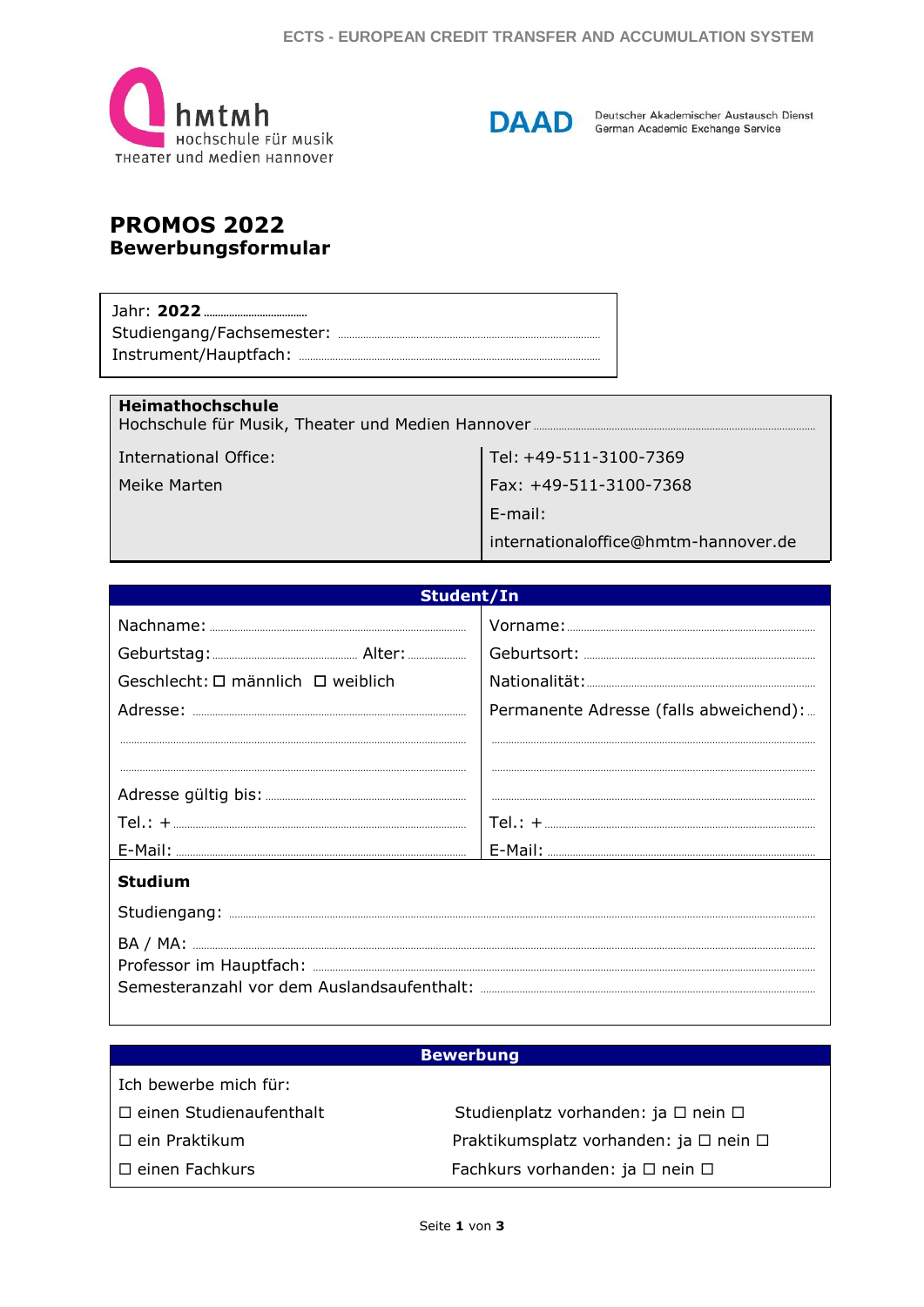| □ Studien- oder Wettbewerbsreise |
|----------------------------------|
| Zeitraum:                        |
|                                  |
|                                  |
|                                  |
|                                  |
|                                  |

# **Sprache**

| Bitte geben Sie weitere Sprachen außer Ihrer Muttersprache an:                 |  |  |  |  |  |
|--------------------------------------------------------------------------------|--|--|--|--|--|
|                                                                                |  |  |  |  |  |
|                                                                                |  |  |  |  |  |
|                                                                                |  |  |  |  |  |
| Würden Sie vor Beginn oder während des Aufenthaltes einen Sprachkurs besuchen: |  |  |  |  |  |
| Ja $\Box$ Nein $\Box$                                                          |  |  |  |  |  |

| <b>Stipendien</b>                                |      |                |
|--------------------------------------------------|------|----------------|
| Wurden Sie schon einmal durch PROMOS gefördert?  | ja □ | nein $\square$ |
| Wurden Sie schon einmal durch ERASMUS gefördert? | ja □ | $nein$ $\Box$  |
| Bekommen Sie Bafög:                              | ja □ | $nein$ $\Box$  |
| Werden Sie Auslandsbafög beantragen?             | ja □ | nein $\square$ |
| Bekommen Sie ein Deutschland-Stipendium?         | ja □ | nein $\Box$    |
| Bekommen Sie weitere Förderungen?                | ja □ | nein $\Box$    |

| Unterschriften der Heimathochschule |  |  |  |
|-------------------------------------|--|--|--|
|                                     |  |  |  |
|                                     |  |  |  |
|                                     |  |  |  |

Checkliste für Bewerbung:

Beratungsgespräch im IO

 $\square$  Bewerbungsformular Motivationsschreiben

□ Lebenslauf

Studienbescheinigung

Leistungsübersicht, oder Kopie des Diplom-/Bachelor-/Masterzeugnisses

Bestätigung Gasthochschule / Aufnehmende Einrichtung

**Wird vom International Office ausgefüllt**